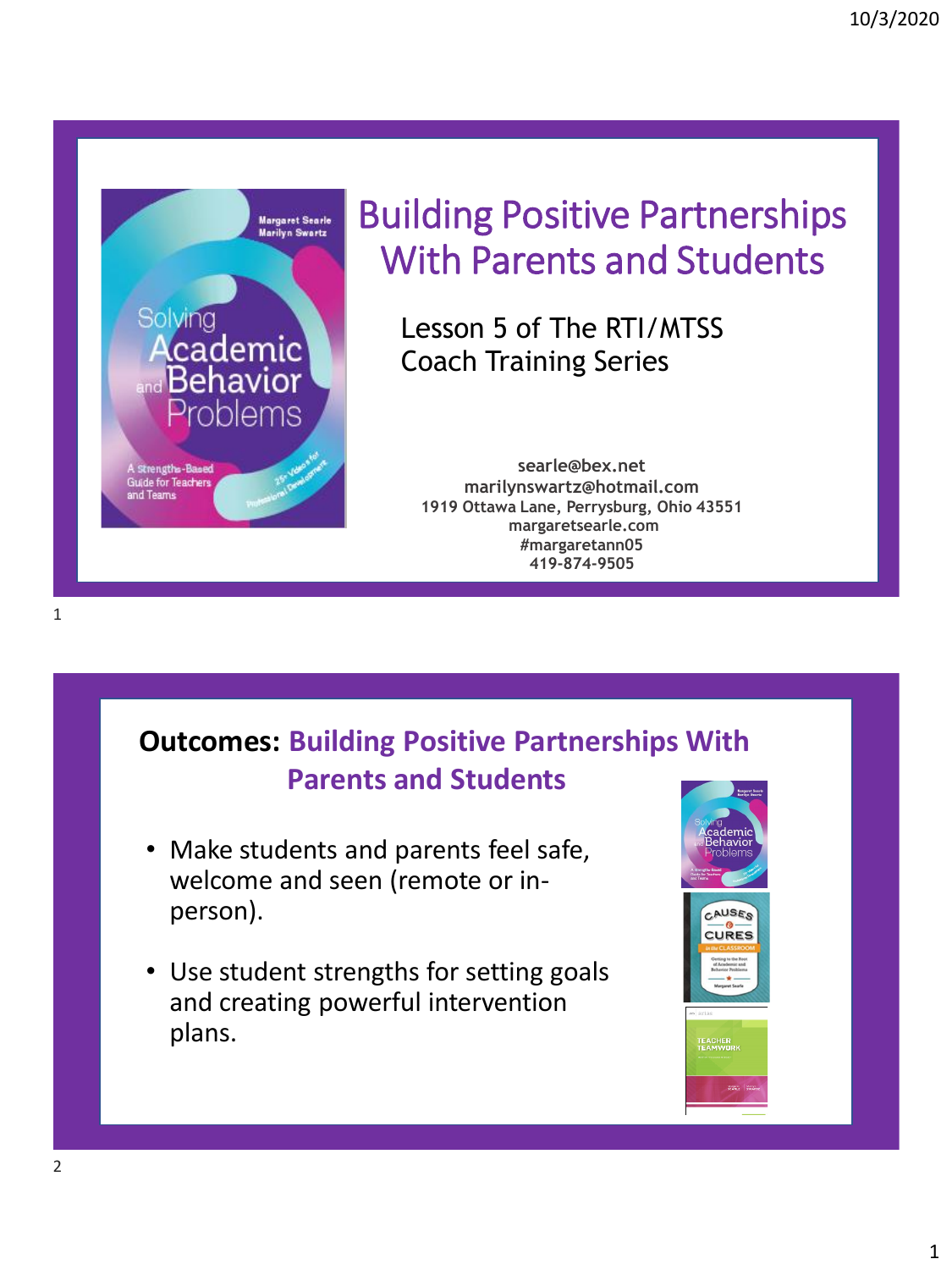

# **Problem-Solving Process Flowchart**

| <b>Team: Tier 1</b>                                                                                                  | Individual: Tiers 2 and 3                                                                                                                                                                                                                                                  |
|----------------------------------------------------------------------------------------------------------------------|----------------------------------------------------------------------------------------------------------------------------------------------------------------------------------------------------------------------------------------------------------------------------|
| Team Organization Meeting:<br>Identify and schedule issues<br>for discussion                                         | Meet with a coach to do<br>Teacher conducts<br>the appreciative inquiry<br>interview with student<br>process for one student.<br>and parents.                                                                                                                              |
| Team Planning Session: Use<br>the appreciative inquiry<br>protocol to develop an<br>ongoing intervention<br>database | It works<br>It doesn't work<br>Stop<br>Coach and teacher use<br>five whys and the Data<br>goal process.                                                                                                                                                                    |
| Student Watch List: Identify<br>students needing the<br>individual coaching process.                                 | If you are implementing a 504 plan,<br>Repeat with a new five<br>multifactored evaluation, or<br>why and DATA goal.<br>evaluation team report, continue<br>Include parents and<br>this process with specialists until<br>student in action plan.<br>student is successful. |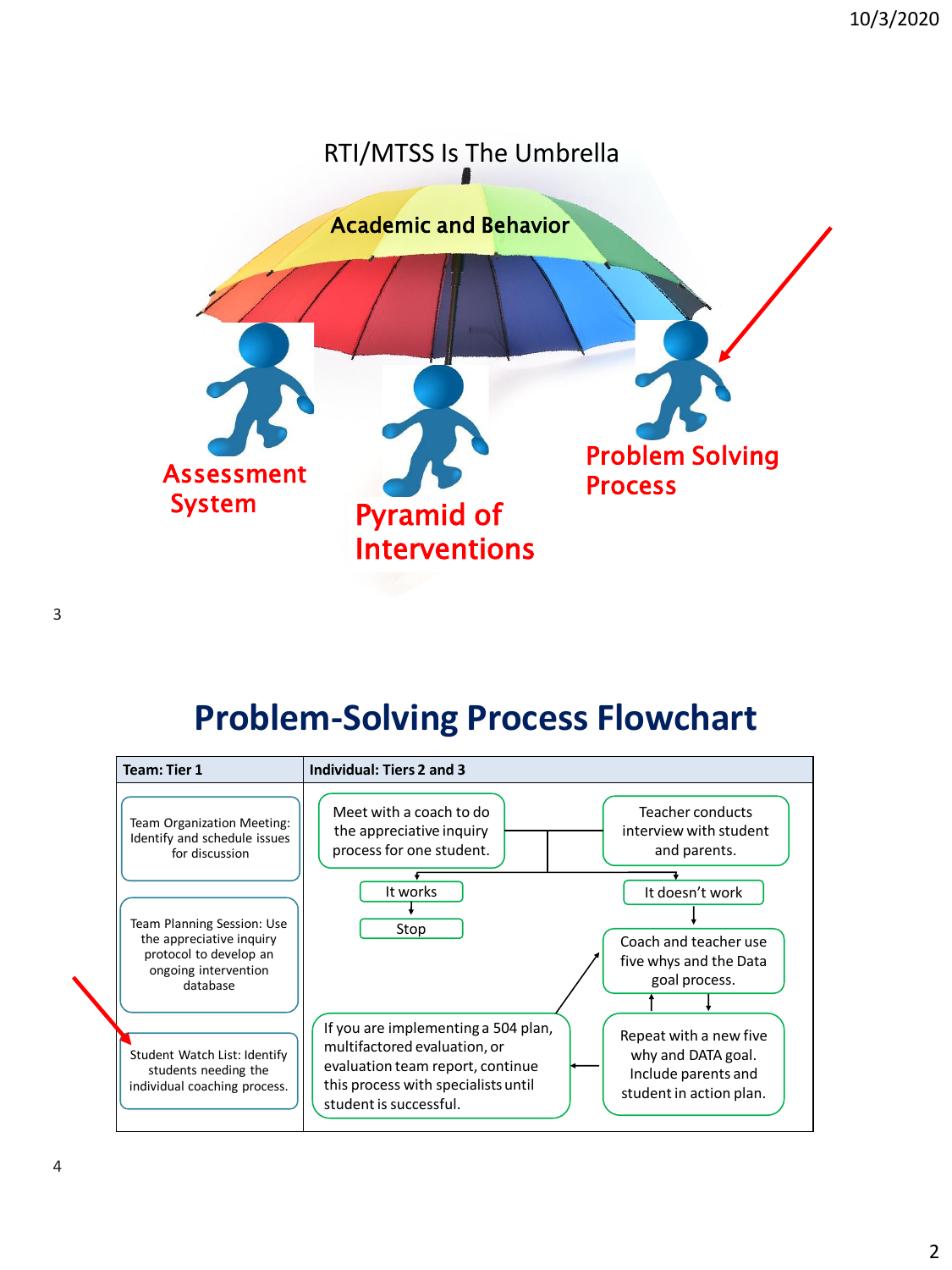#### **Watch List Activity** (if your group shares the same students)

#### **Without Talking To Others**

#### Coordinators:

1. Give each person 3 post-it notes.

2. Have them put the names of the 3 students they are most worried about on three different post-it notes.

3. Have them write their biggest concern under each student's name. Analyzers: Combine like postits and rank the names based on urgency for a coach and teacher to address.

Reporters: Give the names to a coach (and the grade level above you if this is early fall or late spring).

Timekeepers: You have 6 minutes for all three steps.

### Different Ways To Do The Watch List

- Self-contained rooms Meet with specialists & fine arts to make your list.
- Departmentalized Meet with your team that shares students (all 9<sup>th</sup> graders).
- High school Electronic submission of all names to the coaching team who will prioritize.

If done early in the spring, these will be the first case studies for the next grade level to address in the first six weeks.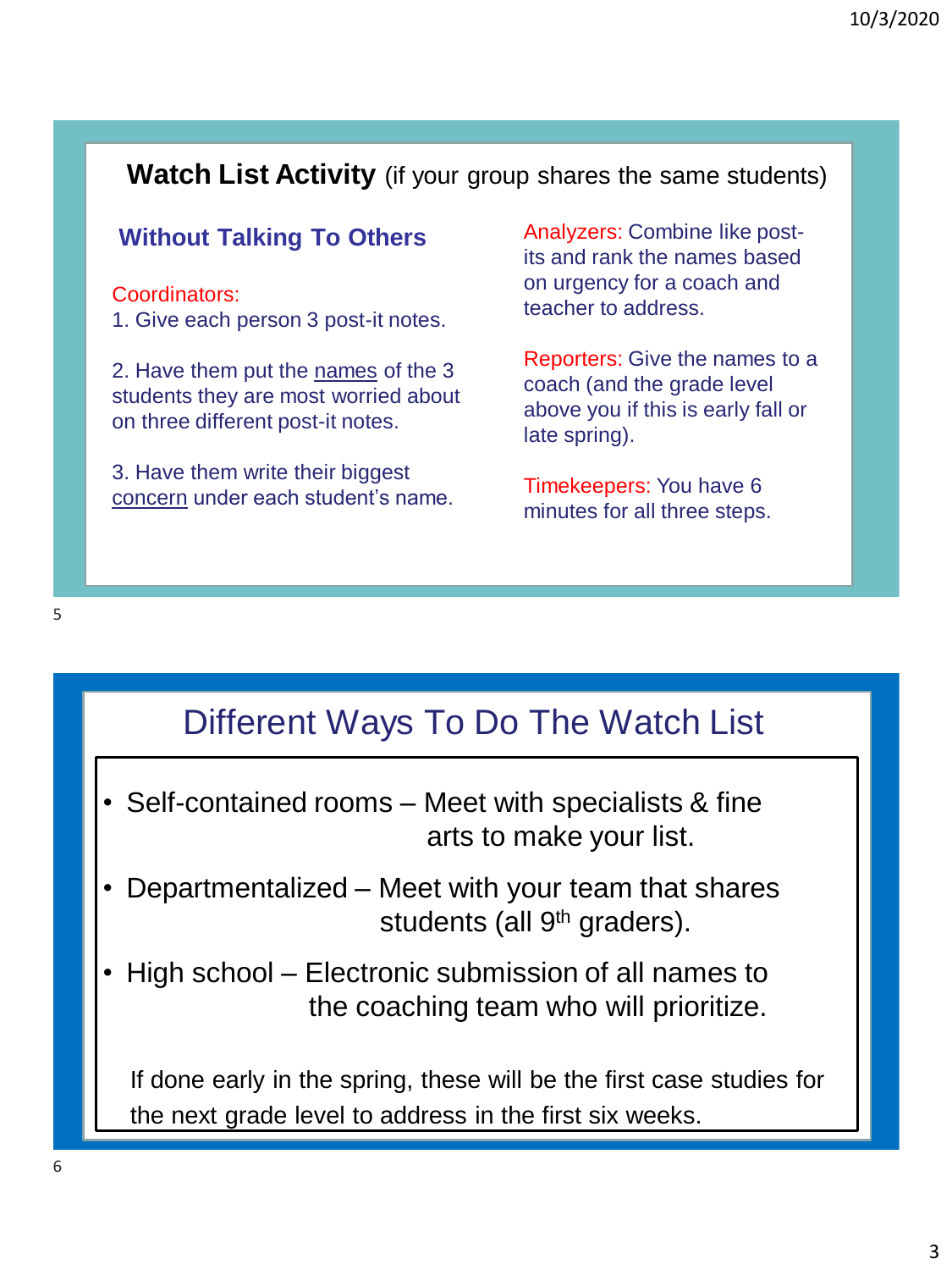## **Research says**



- Educators who incorporate social emotional learning foster deeper engagement and higher academic achievement (CASEL).
- Students who feel **safe, supported and seen** by their teachers and peers are more involved in classroom activities (Godstein, S. E., Young, A., & Boyd, C., 2008).

# **Flipgrid**

#### **Create a Grid**

A grid is your classroom or community of learners. Name it after your class and set the security settings. Only those with the grid URL can find your grid.

#### **Add Topics**

Topics are the questions or themes your students discuss. At least 1 topic is required to start, such as class introductions, but you can add unlimited topics throughout the year!

#### **Share with Students**

Students do not create accounts on Flipgrid. Just share the grid URL for easy access on Macs, PCs, or Chromebooks. Students with mobile devices access your grid using the free Flipgrid app.

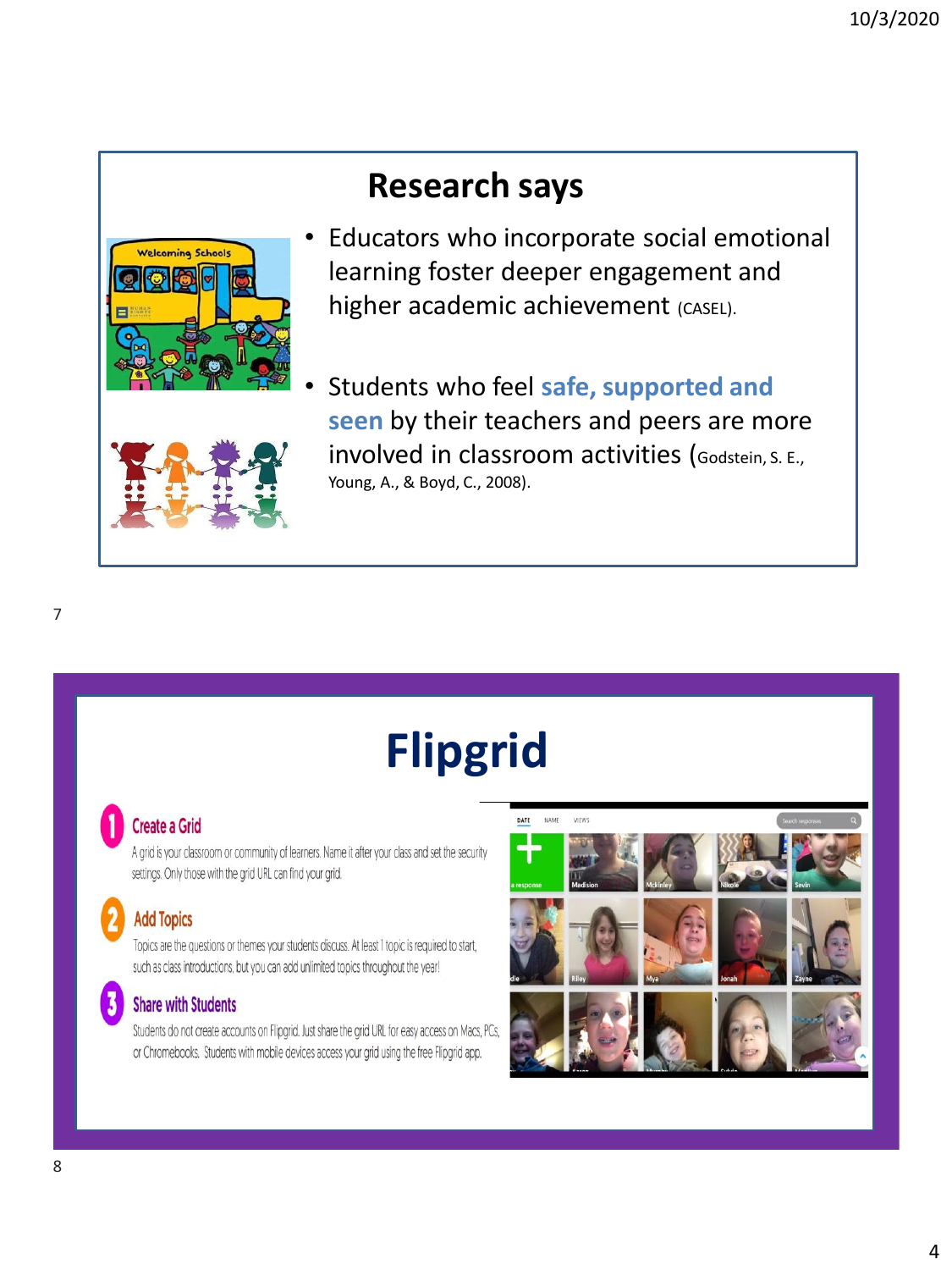# **Safe, Supported and Seen When Remote**

- 1. Record a short video to model how to share a story or feeling about something.
- 2. Conduct online recess or chat dates with classmates
- 3. Conduct interviews with parents and students by phone or on zoom



# **Problem-Solving Process Flowchart**

| <b>Team: Tier 1</b>                                                                                                  | Individual: Tiers 2 and 3                                                                                                                                                                                                                                                  |
|----------------------------------------------------------------------------------------------------------------------|----------------------------------------------------------------------------------------------------------------------------------------------------------------------------------------------------------------------------------------------------------------------------|
| Team Organization Meeting:<br>Identify and schedule issues<br>for discussion                                         | Meet with a coach to do<br>Teacher conducts<br>interview with student<br>the appreciative inquiry<br>process for one student.<br>and parents.                                                                                                                              |
| Team Planning Session: Use<br>the appreciative inquiry<br>protocol to develop an<br>ongoing intervention<br>database | It works<br>It doesn't work<br>Stop<br>Coach and teacher use<br>five whys and the Data<br>goal process.                                                                                                                                                                    |
| Student Watch List: Identify<br>students needing the<br>individual coaching process.                                 | If you are implementing a 504 plan,<br>Repeat with a new five<br>multifactored evaluation, or<br>why and DATA goal.<br>evaluation team report, continue<br>Include parents and<br>this process with specialists until<br>student in action plan.<br>student is successful. |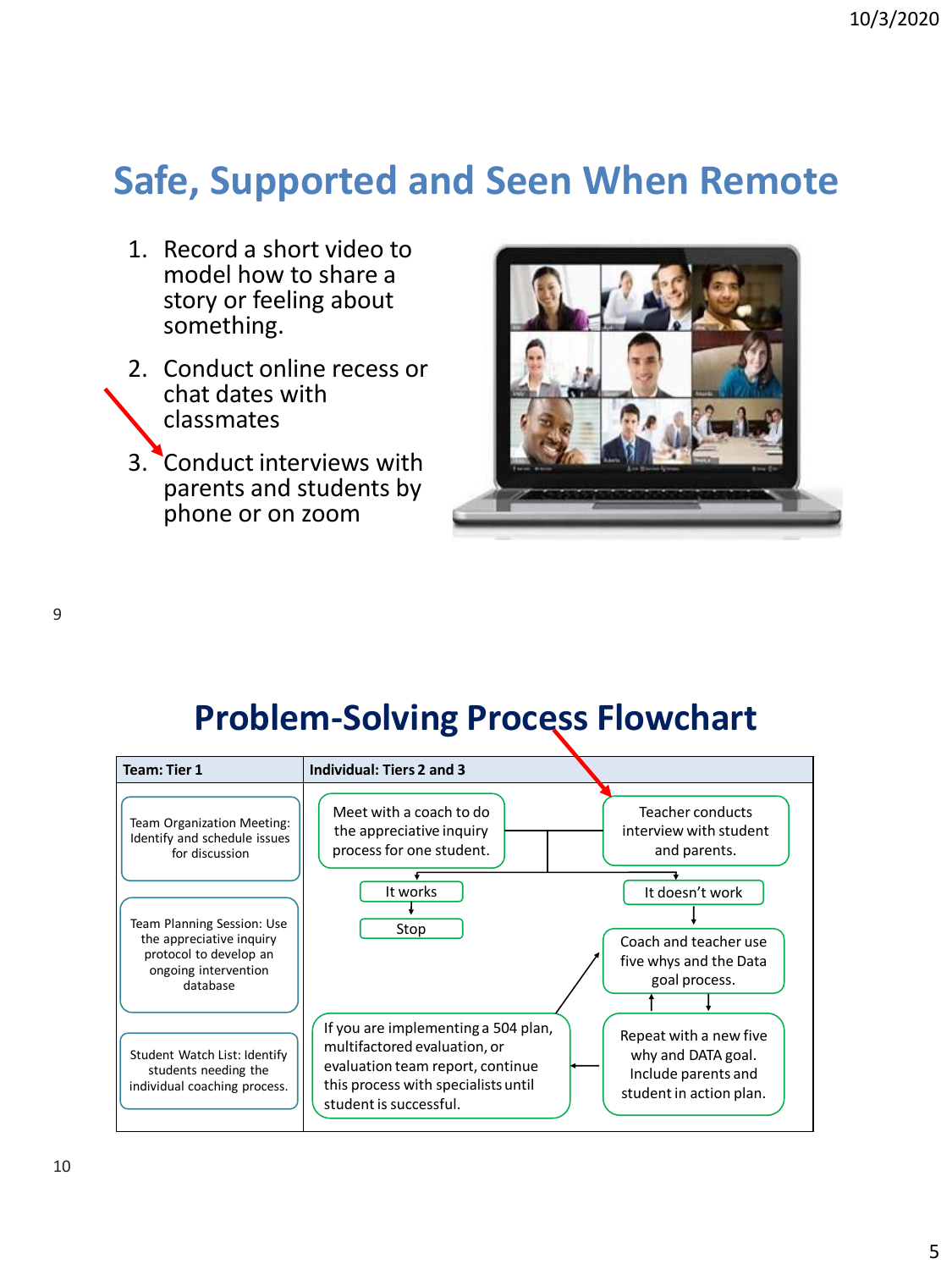

### Purpose of Student Interview

- **Build rapport and motivation**
- **Get background knowledge**
- Build student self-assessment skills
	- Identify their own strengths to build on
	- Identify area for personal growth
	- Set and monitor their own goals
- Establish a commitment to self-growth and a sense of ownership with the student



| <b>Student Interview</b>                                                                                                                                                        | Student:<br>Date<br>Interviewer:                                                   |                                                    | Form D |                    |  |
|---------------------------------------------------------------------------------------------------------------------------------------------------------------------------------|------------------------------------------------------------------------------------|----------------------------------------------------|--------|--------------------|--|
| <b>Purpose</b>                                                                                                                                                                  | Get to know the student's strengths and thoughts                                   |                                                    |        |                    |  |
| <b>Connect:</b> Tell me something you've<br>done that you are very proud of.                                                                                                    |                                                                                    |                                                    |        |                    |  |
| Story: Think of a time when you had<br>to do something very hard, and you<br>were successful. What is special<br>about you that helped you do that?                             |                                                                                    |                                                    |        |                    |  |
| Reflect: What things do teachers do<br>that make it easier for you learn?                                                                                                       |                                                                                    |                                                    |        |                    |  |
| Imagine: If you got the best student<br>award this year what would it be?<br>(Reference a strength chart here and<br>identify existing strengths and which<br>skill to improve) | Strengths the student identifies from the chart<br>What they want to get better at |                                                    |        |                    |  |
| Design: What could we do together<br>to make the award happen?                                                                                                                  | What would you like me to do to<br>support you?                                    | What would you like your<br>parents to do to help? |        | What could you do? |  |
| <b>Commit:</b> What will we both do to<br>start this plan? Small step.<br>When should we meet again?                                                                            | Tomorrow the teacher will                                                          |                                                    |        | Tomorrow I will    |  |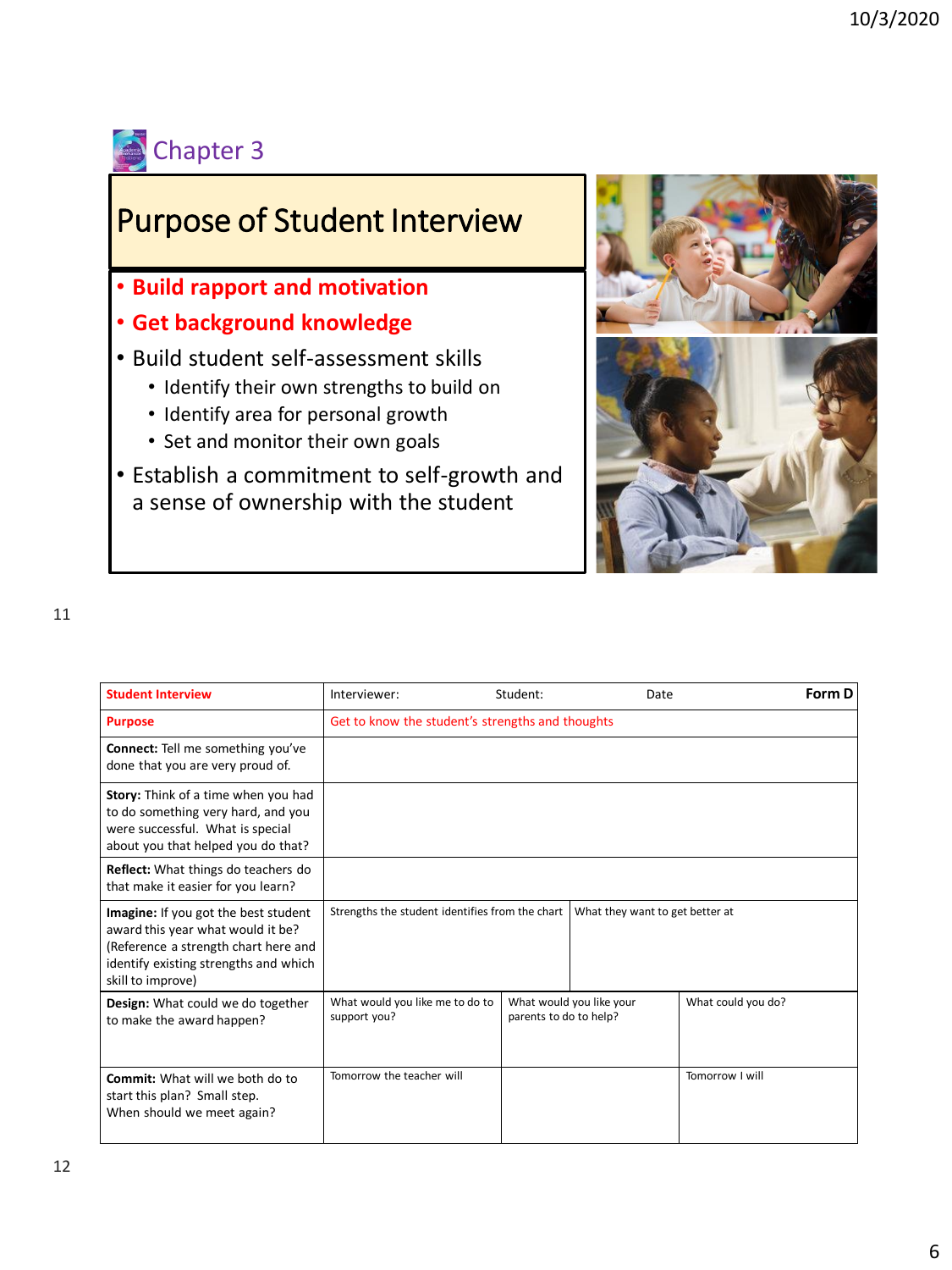

| <b>Design Video</b> |
|---------------------|
|---------------------|

| What would you like me to do to<br>support you? | What would you like your<br>parents to do to help?  | What could you do?                                    |
|-------------------------------------------------|-----------------------------------------------------|-------------------------------------------------------|
| Make addition and subtraction<br>games          | Use games and flashcards   Count my stuffed animals |                                                       |
| Create flashcards                               |                                                     | Take some animals away and count<br>how many are left |

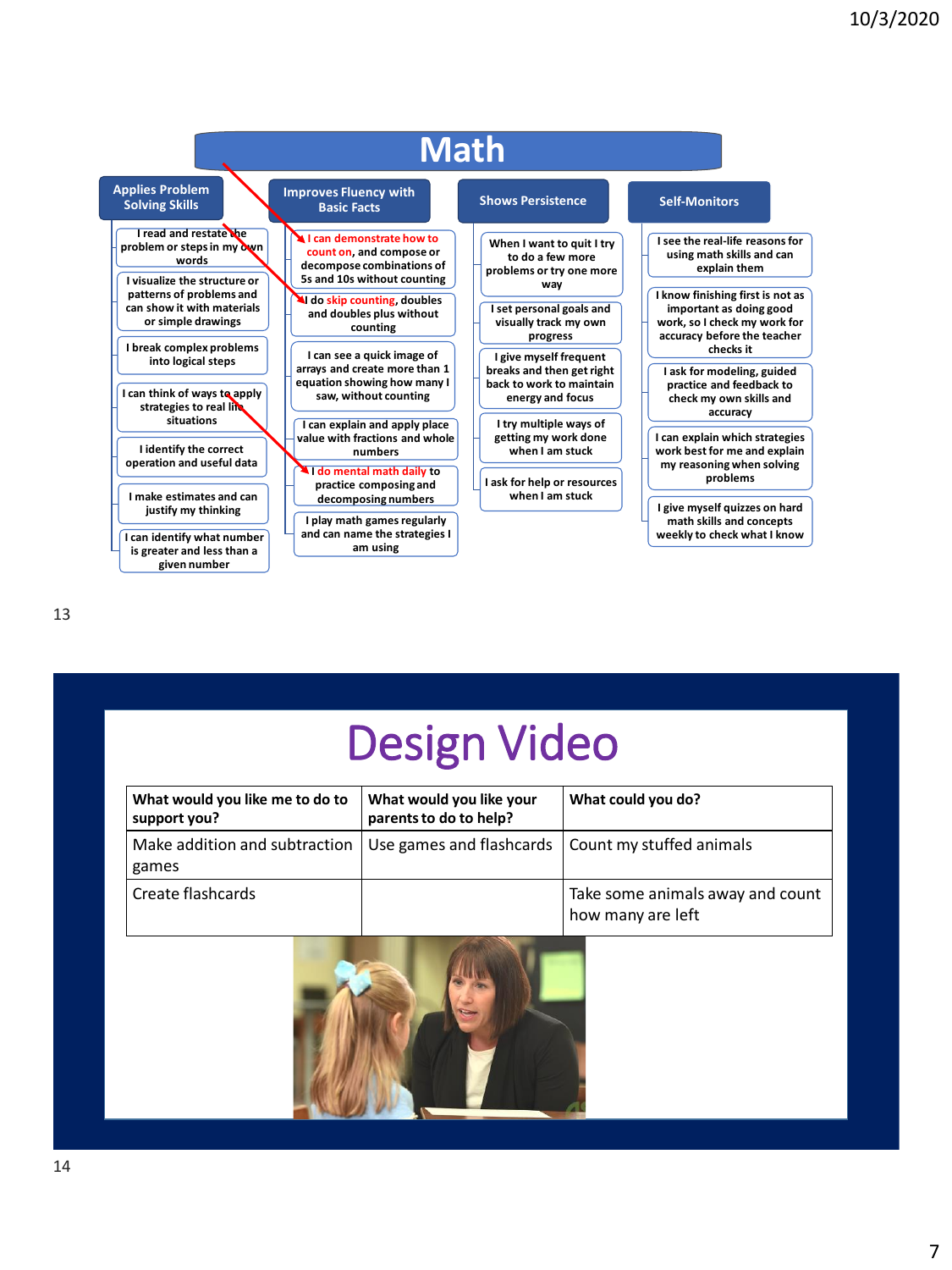# Parents Crave Information, Too



- Short "how-to" videos for helping their children
- Phone calls or video conferencing
- Office hours to ask and answer questions
- Consolidated E-Mail
- Remind Messages
- Letters or postcards



Parent Interview To Gather Background Information

#### **The purpose is to:**

- Build awareness of the student's strengths and growth opportunities
- Listen to the parent's knowledge about their child
- Develop a shared plan for how we can help students grow at home and in school
- Agree on a commitment of where to begin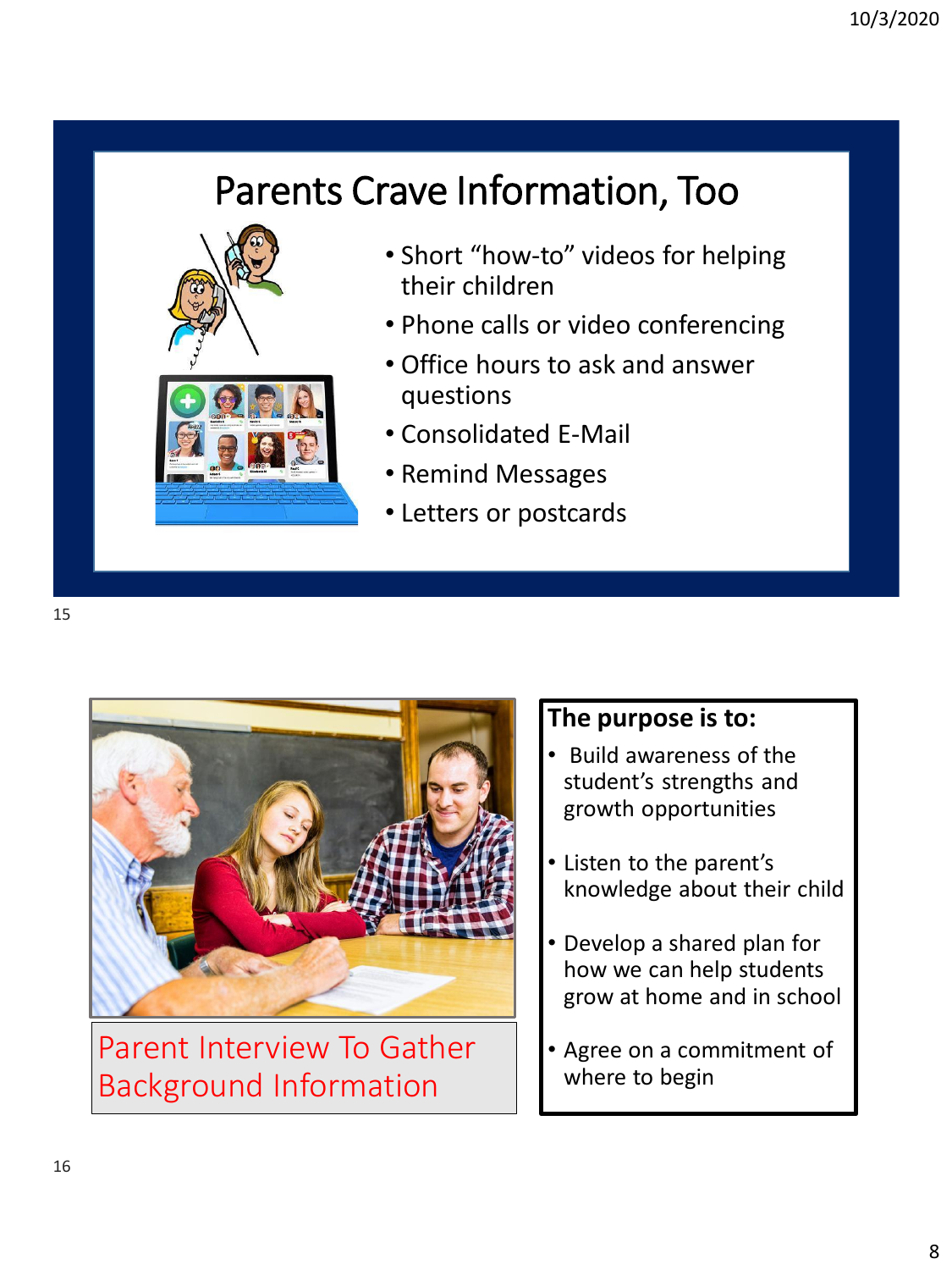| <b>Parent Interview Date:</b>                                                                                                                                                         | <b>Parent's Names:</b>                                       | Student:                  |  | Grade:                                  | Form E |
|---------------------------------------------------------------------------------------------------------------------------------------------------------------------------------------|--------------------------------------------------------------|---------------------------|--|-----------------------------------------|--------|
| <b>Purpose</b>                                                                                                                                                                        | To get to know the student better through the parent's eyes. |                           |  |                                         |        |
| Connect: Tell me something your child<br>accomplished that you are very proud of.<br>What strengths made that happen?                                                                 |                                                              |                           |  |                                         |        |
| Story: Think of a time when your child was<br>frustrated but worked through it.                                                                                                       |                                                              |                           |  |                                         |        |
| Support: What are things you currently do<br>to support learning & positive behavior for<br>your child?<br>What actions cause frustration?                                            |                                                              |                           |  |                                         |        |
| Imagine: If this were the best school year<br>ever, what strengths are in place and what<br>one change would make that happen for<br>vour child?<br>Would your child agree with this? | Strengths in place (Use appropriate strength chart)          |                           |  | What skill would you select to work on? |        |
| Design: What things can we do together to<br>make that kind of school year happen for<br>your child?                                                                                  | What the parent could do                                     | What the teacher could do |  | What the child could do                 |        |
| Commit: What small step can we start with<br>tomorrow?                                                                                                                                |                                                              |                           |  |                                         |        |
| <b>Communicate:</b> What would be the best<br>way for us to stay on the same page?<br>When can we talk again?                                                                         |                                                              |                           |  |                                         |        |

# Background on Quinn

- His post secondary plan is to go to art school.
- His goal is to be a comic strip artist
- He was not able to get into the art class that he wanted in his junior year and that was a source of frustration.
- He was discouraged at the reaction he got on the college portfolio days.

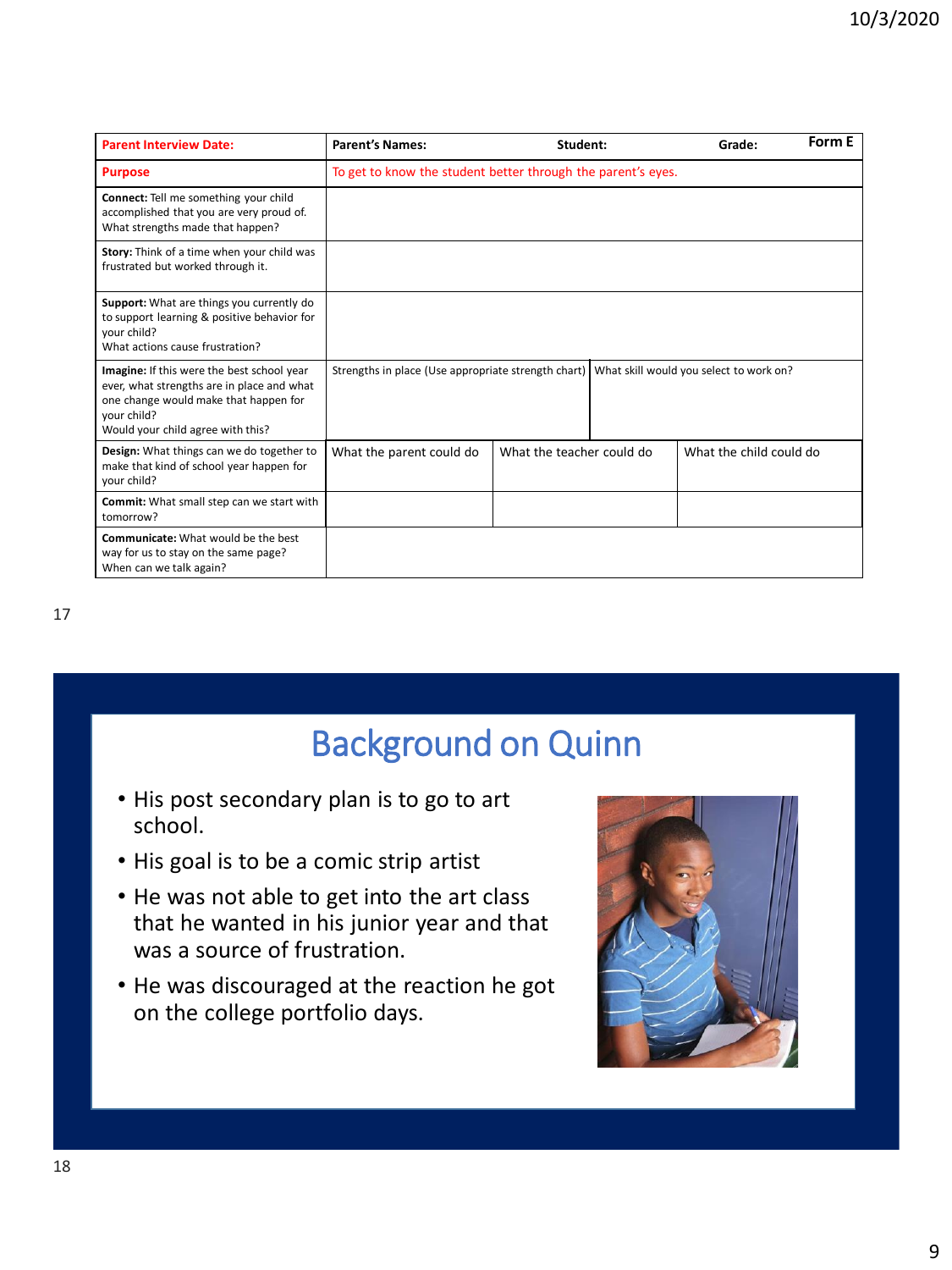# Using Appreciative Inquiry With The Student And Parent



- Prepare by role playing parent and student Appreciative Inquiry protocols.
- Decide if you will want the family together or separate.
- You do not have to do the entire interview if time is short.

# Who Conducts These Interviews?





- If the teacher wants to establish a good rapport with the student and parent, let the teacher conduct this interview.
- If the teacher has an adversarial relationship with the family, it would be advisable for the coach to assist the teacher or to conduct this interview alone.